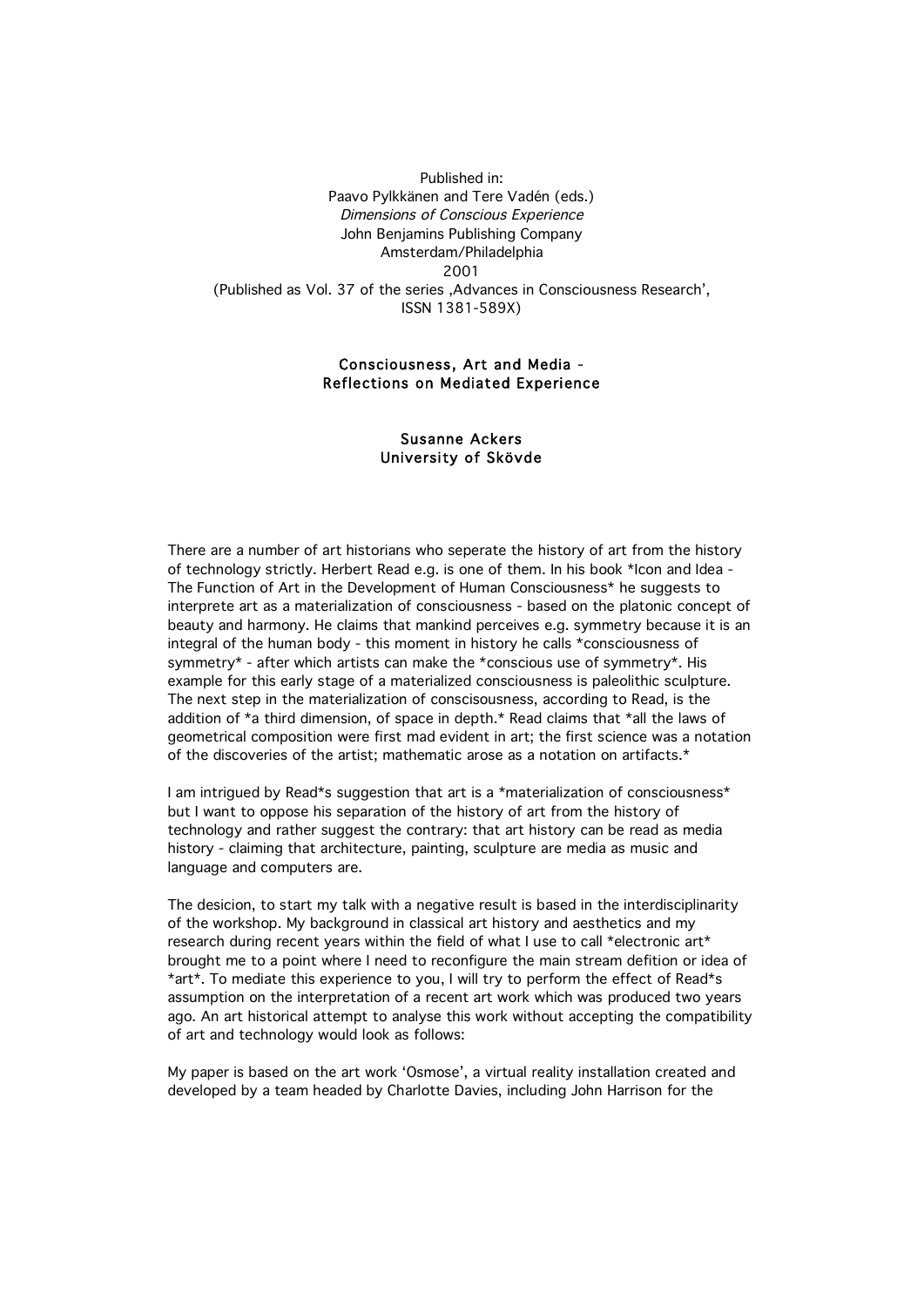virtual reality software, Georges Mauro for the graphics, Rick Bidlack for the music, and Dorota Blaszczak for the design and sound programming. 'Osmose' is an immersive virtual space, based on virtual reality technology, where goggles provide visuals, and a device dependant on breathing navigates the user through the space. The work was shown for the first time in 1995 in Montréal at the 6th International Symposium on Electronic Arts (ISEA 95).

#### Char Davies, the artist, the concept of the art work

I could describe the artist and her background and mention that Char Davies has absolved a classical education as a painter. Her interest in photorealism led her to the insight that painting as a medium could not perform her contemporary needs. Being involved in the development of software for moving images, she helped establish one of the most known software companies (Softimage) that merged with Microsoft in 1994.

Looking at her paintings, I could describe them as photorealistic with a growing interest in a complexity of light reflections and shadows of objects onto object surfaces that fragment the objects in a cubistic way. Focussing more and more on light effects and not on the solidity of the objects or surfaces, her last paintings remember of early impressionistic paintings such as those by William Turner.

I could bring up more biographical information about Char Davies' experiences with scuba diving, that led to the development of an interface that allowed her to enter the visual world she had in her mind. If I would do this, I would prove the correctness of my results with citations such as:

\*It was the first time in my life that I entered a space where there was nothing to see, no separations between inside and outside. If you saw a little tiny speck, you didn\*t know whether it was the glint in a barracuda's eye, or a little jellyfish, or a misfiring of a rod in your retina. I guess I started accessing endorphins or something, because I really got into a trance.\* (Eric Davies' Article)

\*For Davies, Osmose is trying to create an environment of being still and just being allowing things to come to you - rather than always doing, getting, conquering and moving forward. That stasis is so antithetical to our culture of doing.\* (Francis Dyson's Article)

\*Philosophically, Davies says, Osmose is about \*being-in-the-world\* in its most profound sense. It's about our subjective experience as sentient, embodied, incarnate, living beings embedded in enveloping, flowing space.\* (Margaret Wertheim's Article)

\*... filled with passages from philosophical works that have inspired Davies. Selections from Heidegger, Rilke, Huxley, Joseph Campbell, and Gaston Bachelard explore issues of nature, the body, and technology itself. Interspersed with these texts are some of Davies' own writings about Osmose.\* (Margaret Wertheim's Article)

\*Above all, by 'reminding people of the extraordinariness of simply being alive in the world', Davies hopes that Osmose and its successor can act as 'arenas in which we can perhaps relearn how to 'be'.\* (Margaret Wertheim's Article)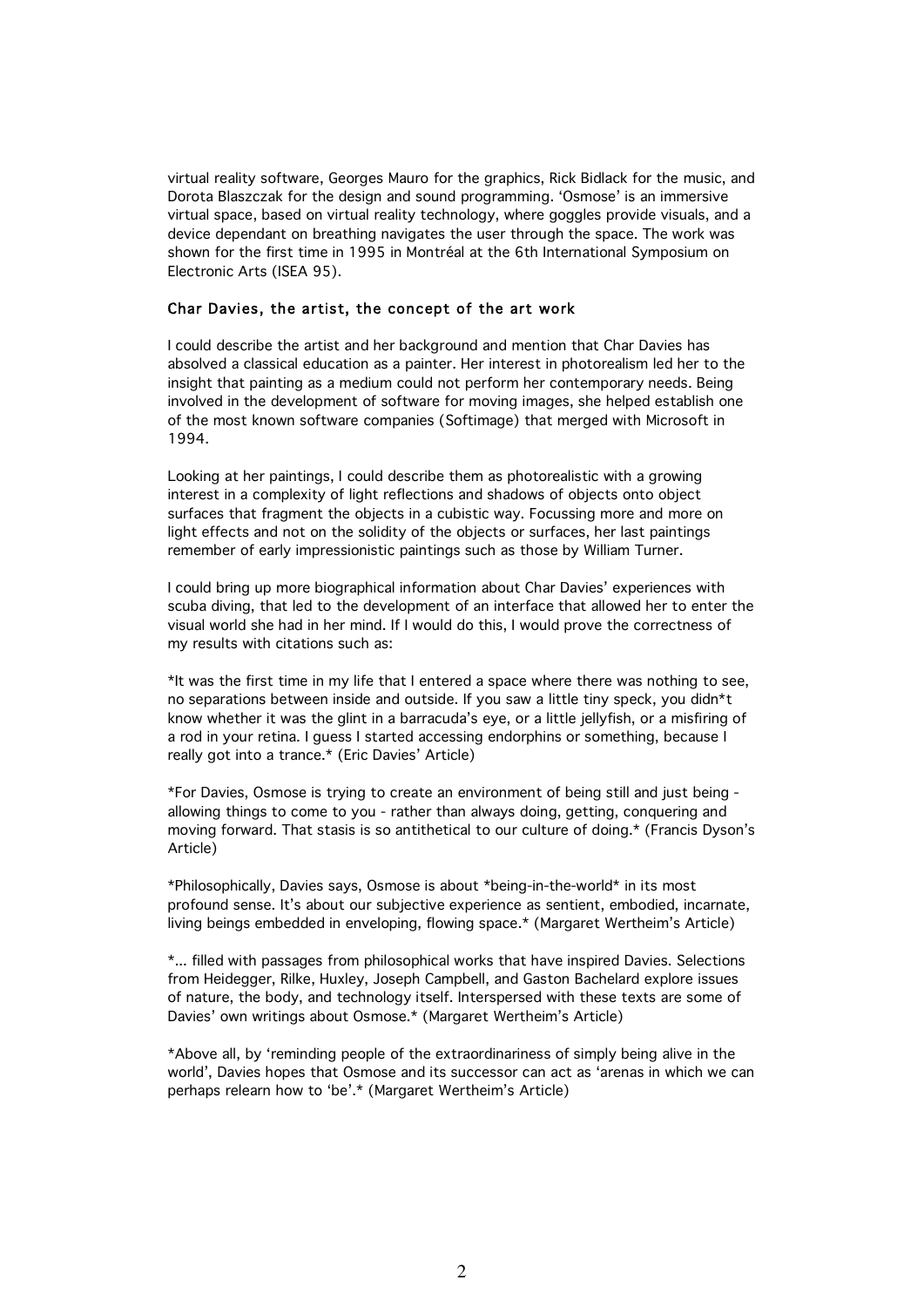This chapter would enlighten the \*concept\* of the art work \*Osmose\*.

#### John Harrison, programmer of Osmose, the making of the art work

I would have to continue this analysis by describing the making or the production of the concept,or the idea. So I would have to talk about John Harrison, the person who developped the necessary software which is an invention in itself because of the visualization of transparency in a real time environment. I could talk about his background and his experiences of being a programmer at the Banff Center, near Seattle where he started to program within an art context. I could continue examing the works he has already realised and compare the aesthetics within these works and look for similarities although the \*artistic partners\* were different ones. I could start to ask for his personal style in programming and so on and so on.

Much more interesting is the cooperation between Char Davies and John Harrison. In untaped interviews that I recall from memory here, he told me that the early paintings of Char were one tool of visual communication between them.

\*Programming VR software means that I had to imagine the negative of what the 'immersant' is getting as visual inputs. While I was working on that, I remembered a short story by Ursuly LeGuinn, in which a tree is telling the story of its life. The tree is the fix point in the story in form of the story teller, in a similar way, the program has to act like this: whereever the 'immersant' is heading to, the program has to create the counter part that is moving towards the position of the immersant, not the other way around. Although the immersant of course gets the illusion to move forwards actively.\* (untaped interview between John Harrison and Susanne Ackers during the exhibition of \*Osmose\* in Newcastle upon Tynes, November 1996)

# The imagery of Osmose, the visual content described in works of literature, the art work

Another methodogical tool is to focus on the reception of an art work. This method has its roots within disciplines that are based in literature studies.

\*The first image the immersant discovers is a kind of large clearing where a stream flows and in the center sits a hieratic tree with bare branches. When one comes closer and enters into the tangling of its branches, there appears a dense folliage that will disappear from the eyes of the spectator going away. The space of the forest around is a dense underwood inviting one to get lost. The spectator can also get closer to the stream, crossed by little lights which turned out to be fish-fireflies constituted by several dot of light like constellations. By sinking into the water, different life forms manifest themselves and it is possible to slip into other contiguas spaces like the one of computer code which is in fact the scripts of the Osmose application. At the far end of the dive, a huge waving bubble appears, welcoming a visit. In penetrating it, the spectator finds him or herself back in the beginnning scene with the tree and the stream looping the universe on itself. All the spaces show a high formal coherence,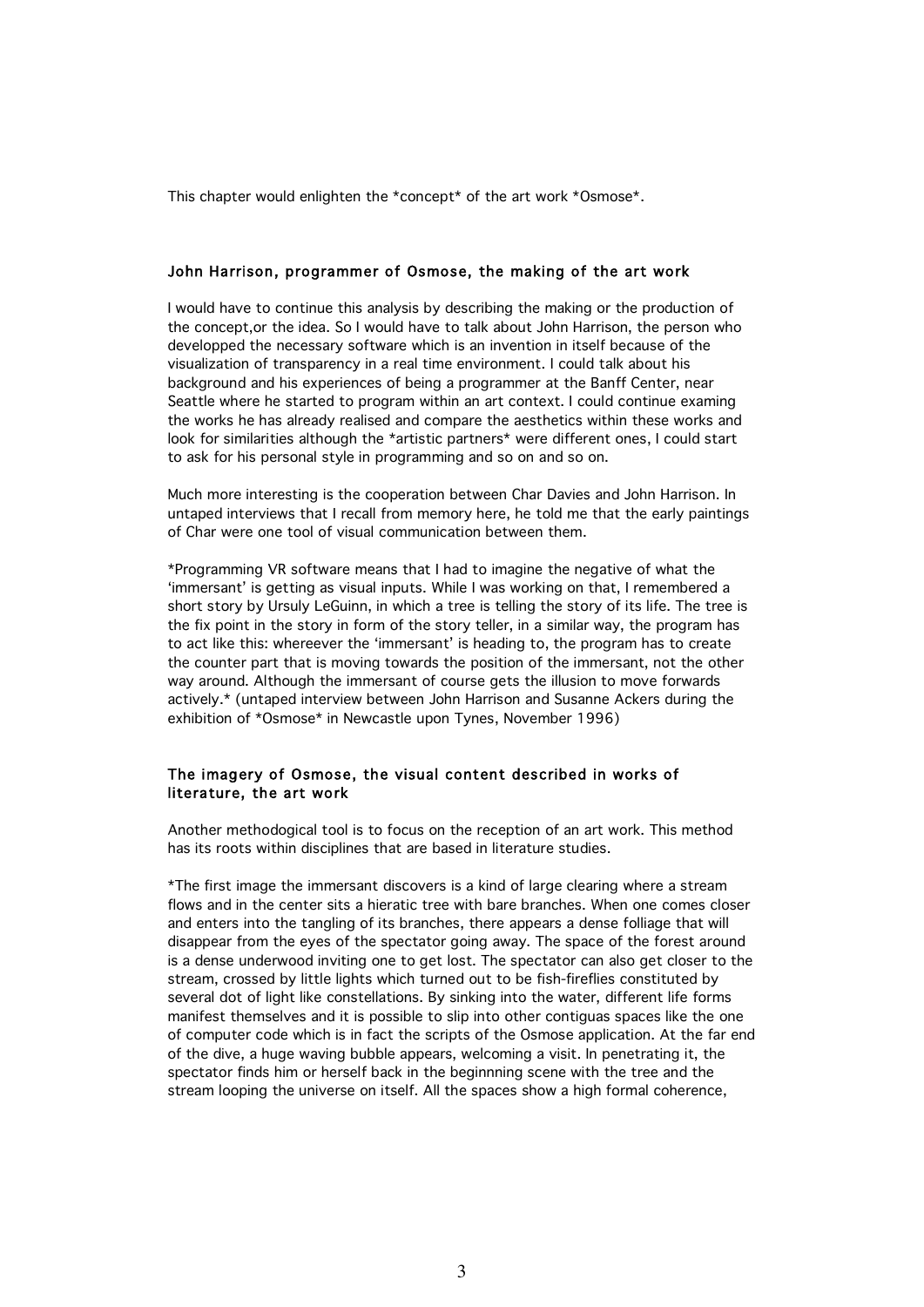playing with transparencies and blue-gray tones. The semi-darkness, shadowy light, and lonely ambiance have a very strong poetic power and the desire for dreamily strolling never gives out in one session.\* (Florent Aziosmanoff's Article)

This would have to be the end of my analysis if I would deny a merging between technology and art in such a dogmatic way as not only Read is suggesting it.

What I did until now, was to describe the art work in a traditional way: the artist and her concept of the art work, the programmer and the production of the art work and the immersant and his reception or perception of the art work.

I will show now a 14 minutes documentation video tape produced by Char Davies and her team, revealing the unification of technology and \*art\*.

I would like to use this talk to present two versions of art history to you: 1) The history of two dimensional visuals using perspectival laws to create three dimensional spaces on two dimensional surfaces is a short one - it started around 1500 and broke within the context of art from 1800 onwards but has been continued until today through the invention and widespread use of photography, film and TV. 2) The history of the different media that were combined at different times into art works, e.g. gothic architecture - and the fact that it was relations between numbers that created the aesthetical bridge between the different media.

My thesis here in this workshop (and I am stressing this because I will be drifting into fields that do not provide me with a solid ground knowledge, so I am asking for guidance by the specialists) on consciousness is that the history of art could be read as a history that merged the two abstract systems of communication - mathematics and philosophy - into materialized products that are mediating knowledge.

A Short History of Visual Art

### Perspective as Symbolic Form

In his article 'Perspective as Symbolic Form' Erwin Panofsky (1892-1968) reconstructs the interpretation of greek sources on the subject of perspective in the Renaissance, proving that the revival of Euclid's publication 'Optica' was not done without contemporary adjustments.

Euclid had differentiated the subject of perspective into 'perspectiva naturalis' and 'perspectiva artificialis'. In other words, Euclid was aware of the difference between the perception of the human eye with it's concave background serving as a projection screen and the 'artificial' effort to project this impression onto a two dimensional surface. While the Greek mathematician respected this contradiction, his Renaissance translators and interpretators did not. Panofsky gives several examples in which this, Euclid's 8th theorem, was either incorrectly translated or completely neglected.

The projection onto a two-dimensional surface is an abstract procedure and it can be seen as a loss of the psychophysiological space (1), but Panofsky points out that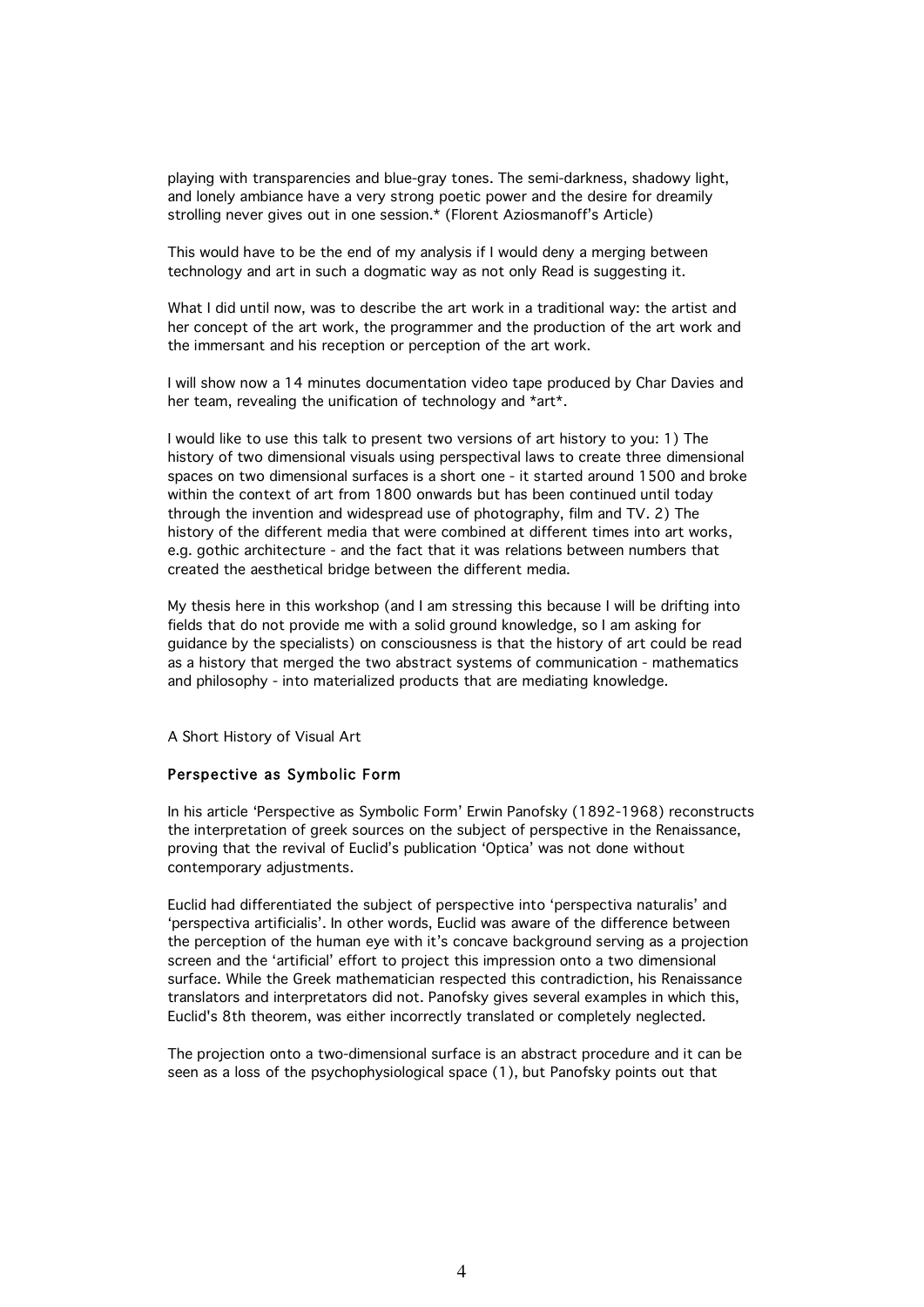instead the loss was balanced by a bondage between bodies and space. Distances became measurable and through the tool 'perspective' visualizable.

The use of 'Perspective as Symbolic Form' or PASF did not only influence the history of art but also the history of visualization for scientific purposes. Along with the emerging natural sciences such as botanics and mineralogy, astronomy and geology, scientists were eager to visualize their objects and results. Plants and stones - being objects that did not move - were easy to visualize. These objects were static, with clear outlines and could be drawn in what is later known as an objective, scientific way.

The objects of interest for artists and scientists changed throughout time: from a plant and a stone, to astronomical objects like the moon, to geological phenomena such as erupting volcanos, to products of the early industrial age such as steam trains. We notice a rising perception and production of velocity. And, to mention it explicitely, until the middle of the 19th century, all these objects were represented visually with the use of PASF and a flat surface.

### The breakdown of Perspective as Symbolic Form or PASF

As scientists became more acute in their observations of natural processes, a new system of visualization became necessary. It is no wonder then, that photography, also based on the principles of PASF became an important medium for scientific observation and documentation.

At the end of the 18th century, PASF split into two factions and within the context of art, lost much of its power. If scientists paid artists to produce visuals of the Vesuvius in a way that would serve an objective documentation, what would happen to the artistic process of visualizing this sublime performance of nature?

'Impressionism' can be described as a creative field of experimenting with the denial of the rules of 'perspectiva artificialis'. Above all, it was the genre of landscape painting that allowed to develop new painterly approaches during the 19th century. Instead of the focussed central perspective, or PASF, multiple view points served as a pattern for visualization. But nevertheless, the medium of painting is still static and the viewer is fixed in front of the painting. In other words, viewers still have to visit the Tate Gallery in London and position themselves in front of a two-dimensional surface.

Joseph Mallord William Turner (1775-1851) painted light effects and avoided linear outlines and perspective laws. In his paintings, time as a process becomes an authorized subject of painting allowing him to represent a moving train in a static medium.

As such, the visual aesthetics of 'Osmose' which offer multiple viewpoints can be understood within a continuing tradition of visual art. The two-dimensional static surface has changed into a two-dimensional projection screen that generates picture elements. Taking into account the restrictions of the human eye, the velocity of the picture is not being perceived consciously. Instead, 'Osmose' takes into account the perception of individual time.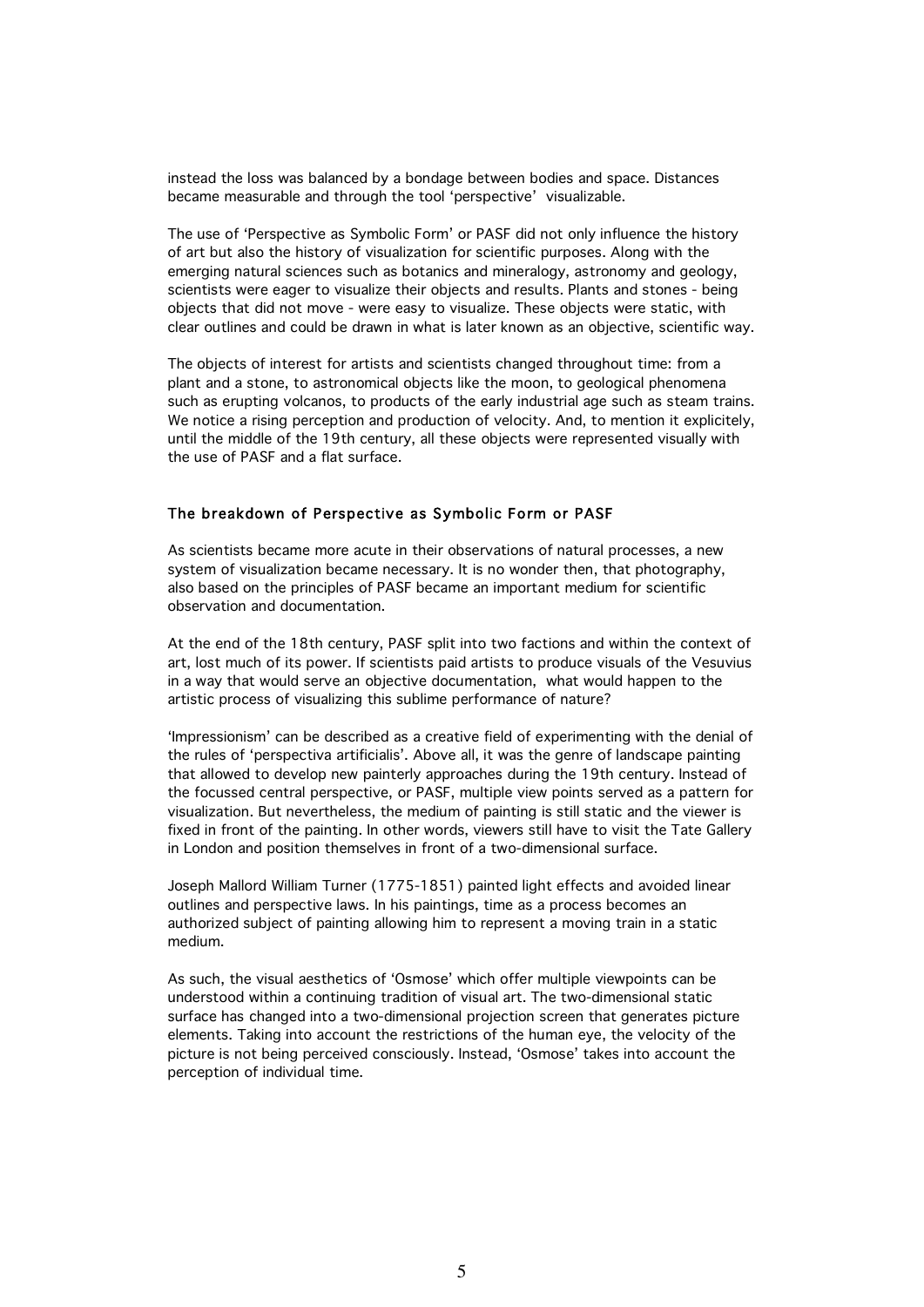## Examples of real time experiences in literature

Literature was the medium to provide experiences of individual time but not in real time. 24 hours in the life of the reader are not 24 hours in the life of let\*s say James Joyce\*s Ulyssis. Without being competent enough to interpret the following two text passages, I nevertheless would like to read them to you and claim that there have been developments in the area of literature that sort of prepared \*real time experiences\* of the sort they are visualized in \*Osmose\*.

My first example is taken from a short story by Ursula Le Guin from 1975, the second example is a passage from Carlos Castaneda\*s conversations with Don Juan from 1972.

We watched the tiny lights come and go around us, and doing so, we gained a sense of space and of direction - near and far, at least, and higher and lower. It was that sense of space that allowed us to become aware of the currents. Space was no longer entirely still around us, suppressed by the enormous pressure of its own weight. Very dimly we were aware that the cold darkness moved, slowly, softly, pressing against us a little for a long time, then ceasing, in a vast oscillation. The empy darkness flowed slowly along our unmoving unseen bodies; along them, past them; perhaps through them; we could not tell.

Where did they come from, those dim, slow, vast tides? What pressure or attraction stirred the depths to these slow drifting movements? We could not understand that; we could only feel their touch against us, but in straining our sense to guess their origin or end, we became aware of something else: something out there in the darkness of the great currents: sounds. We listened. We heard. So our sense of space sharpened and localised to a sense of place. For sound is local, as sight is not. (Le Guin 1975)

I tried to focus my gaze on the water but its movement distracted me. My mind and my eyes began to wander onto other features of the immediate surroundings. [...] Finally I noticed that my mind and my eyes were focusing on the water; in spite of its movement I was becoming immersed in my view of its liquidness. The water became slightly different. It seemed to be heavier and uniformly grayish green. I could notice the ripples it made as it moved. The ripples were extremely sharp. And then, suddenly, I had the sensation that I was not looking at a mass of moving water but at a picture of water; what I had in front of my eyes was a frozen segment of the running water. The ripples were immobile. I could look at every one of them. Then they began to acquire a green phosphorescence and a sort of green fog oozed out of them. The fog expanded in ripples and as it moved, its greenness became more brilliant until it was a dazzling radiance that covered everything. [...]

I became immersed in the mist again and noticed that it was not fog at all, or at least it was not what I conceive fog to be like. The foglike phenomenon was composed of tiny bubbles, round objects that came into my field of \*vasion\* and moved out of it with a floating quality. I watched their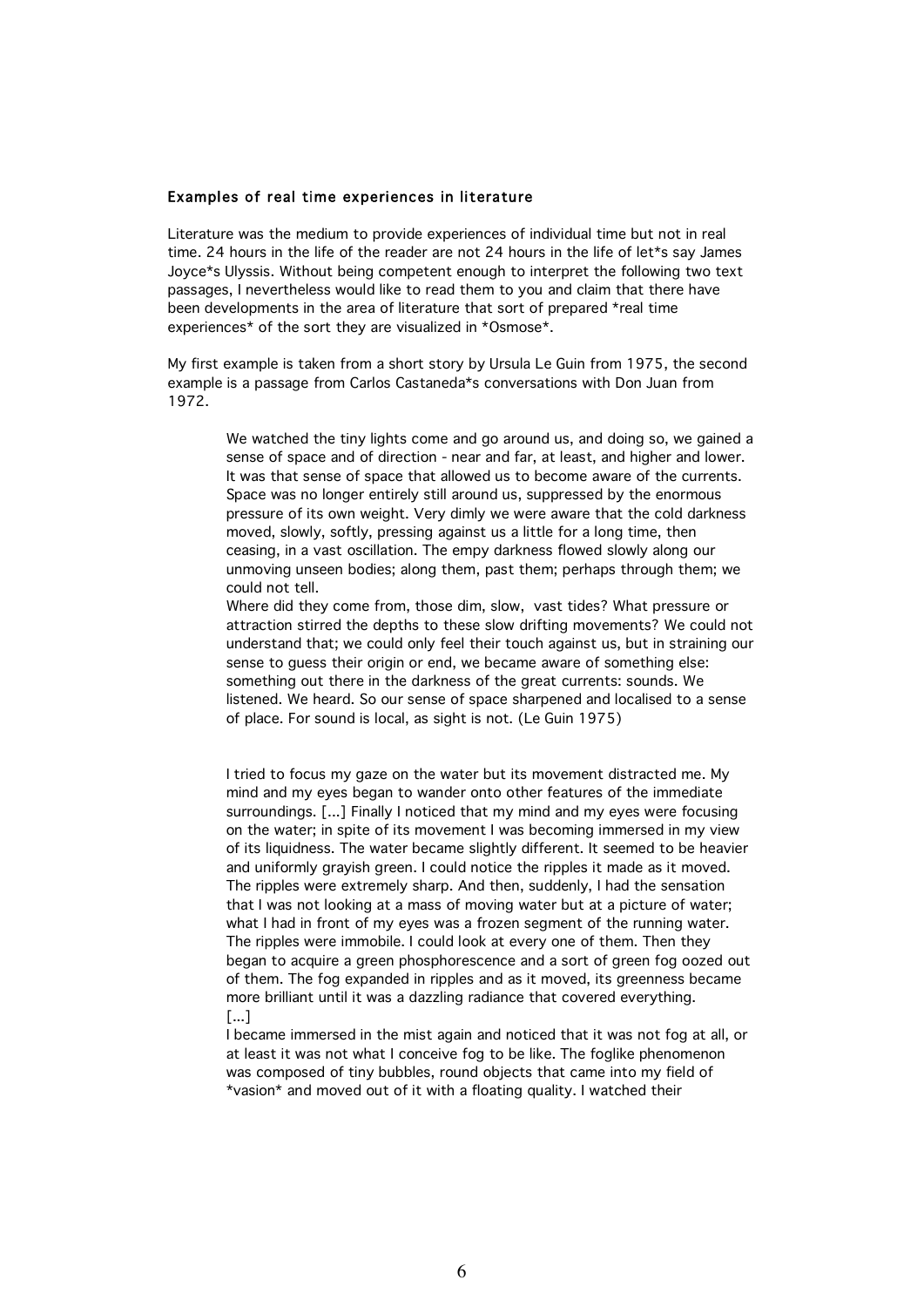movement for a while, then a loud, distant noise jolted my attention and I lost my capacity to focus and could no longer perceive the tiny bubbles. All I was aware of then was a green, amorphous, foglike glow. I heard the loud noise again and the jolt it gave dispelled the fog at once and I found myself looking at the water of the irrigation ditch. Then I heard it again much closer; it was don Juan\*s voice. (Castaneda 1972: 163f.)

Within the last decades of our century, developments such as land art, performance art, concept art, and video installations have been developed - all of which urge the viewer or visitor to move in space. The motion of the participant consequently touches more than the visual sense within the viewer.

# Perception of Individual Time in 'Osmose'

In many ways, the jump from the use of perspective in painting to impressionistic techniques is comparable to the leap made by the techniques of the visuals in Osmose. The visuals in Osmose are created by algorhythms. As such, they are no longer dependent on visual images that are taken from real life such as photography or film, but rather are generated by the computer. While the visuals do not continue the PASF tradition, they do continue the concurrent PIT form - realized through the cooperation of specialists in the different fields.

Indeed, the virtual reality environment stands as a technological development within the scientific line of PASF and thus is not a simulation of 'perspectiva naturalis' but rather a continuation of 'perspectiva artificialis'. VR technology which was developed for architectural and engineering simulations serves as a mirror of what visual reality looks like after a history of 500 years of PASF - and in its recent use for big investment architecture such as the Potsdamer Platz in Berlin, they even invade our actual space and materialize in every-day-life.

To my knowledge, \*Osmose\* is the first work based on virtual reality technology, which offers a visual aesthetic that contrasts the cartesian grid that is visible in the very beginning and that is used to focus the immersants sight individually. I am not saying, that \*Osmose\* is negating the tradition of PASF, but it is irritating the immersant through the difference in visuals that lead off the usual pathes in VR or in the urban spaces of western civilization. (2)

Since the 1960ies, most concept art or installation art created or used spaces that the viewer enters with his/her body, with VR technology the spaces are only created and perceived by the immersant through visual and audio input. This is accomplished through the use of screens attached to the eyes of the viewer. In this respect, the process of visual perception has not changed.

What has changed then, is the fact that the viewer's visual position within the constructed space has been detached from it's fixed position. Although in reality, the body of the viewer is not moving outside of a radius of half a meter, (s)he is travelling through a larger immersive virtual space - perceiving movement visually.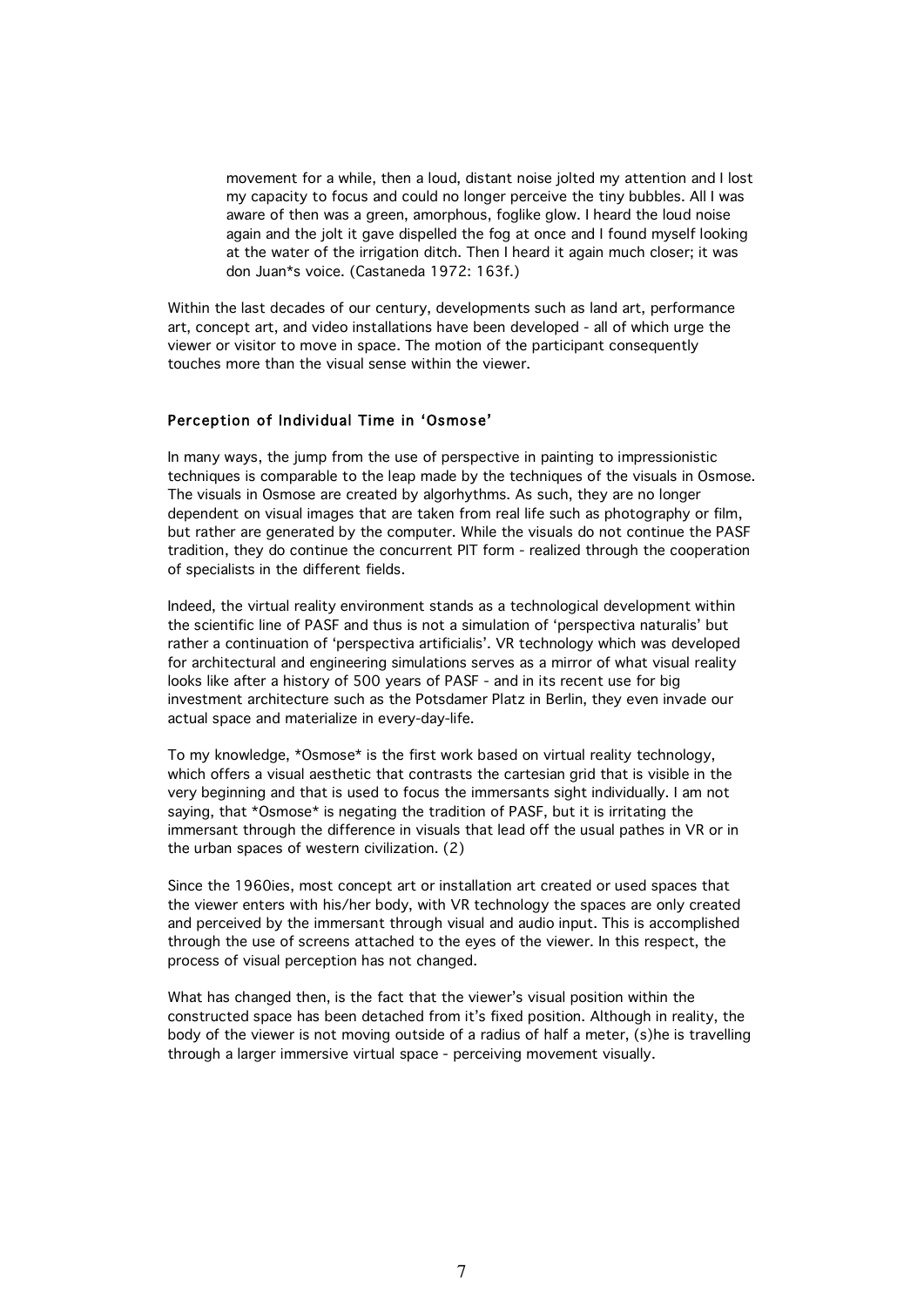As long as the position of the viewer was or is fixed in front of a painting, a photography, or a film screen, we can speak of a fore-, middle-, and background - even describe the deconstruction of these forms. In an immersive space like \*Osmose\*, these descriptions are inappropriate. The viewer moves within a complex space which is nothing more or less than moving points of light created by a programme generating algorythms. The points of light are in motion because the immersant responds to his/her perceptions.

In Osmose, 'perspective' is perceivable as individual time. A constant need for (re)positioning within the dimensions of 'time and space' creates an aesthetic experience which irritates our common sense ideas of space and time, ideas that are (still) influenced and shaped by PASF through photography and film. The viewer is immersed in Osmose and spends his/her own 'real time'. Through the interface (s)he responds in an intuitive way - reacting to visual and acoustic input. There are no concrete objects, no defined boundaries, no visuals that are drawn from the tradition of PASF. Our trained patterns of orientation which take us along a wall, towards defined places are no longer useable. Apart from reconfiguring our perception of space and time, the parameters of light and velocity in Osmose are the only means to relate to. Even without any active input other than breathing, the immersant sinks down through the worlds of Osmose - experiencing time passing by.

# The introduction of Perception of Individual Time or PIT

Before painting gained priority in art history in the early 15th century, we find a conglomeration of different media that offered unique experiences for contemporaries. The correspondance of proportions within music and architecture in gothic churches is a recent field of research, based e.g. on the reasearch of acoustic reverberation and the composition of music for certain architecture.

The use of mathematical knowledge within architecture and music is based on the medieval educational structure which is known under the name of the Seven Liberal Arts. While the trivium: rethorics, dialectics and grammar were based on language, the quadrivium: music, geometry, arithmethics and astronomy can be summarized under the reign of numbers. It is this complex interaction that was made perceivable in a gothic cathedral. The 'artist' had the knowledge about numbers and sciences, the 'craftsmen' developed practical skills that would turn theory into reality.

Can an aesthetic experience be explained by relating it back to the use of proportions? If aesthetics is the science that describes patterns of 'art works' and if we consider the dome of Florence and the Motet by Dufay as art works, can we then understand the experience of both (sitting in the cathedral and listening to music) as an art work in and of itself?

Closing the circle back to Herbert Read\*s suggestion that consciousness materializes in art, has a contemporary form of consciousness materialized in \*Osmose\*? What exactly is its materialization? The digital programming? The digital visuals? What about the hardware and the interface? What about the real time experience of the immersant and the activities within his brain while being immersed? Is \*Osmose\* an art work?